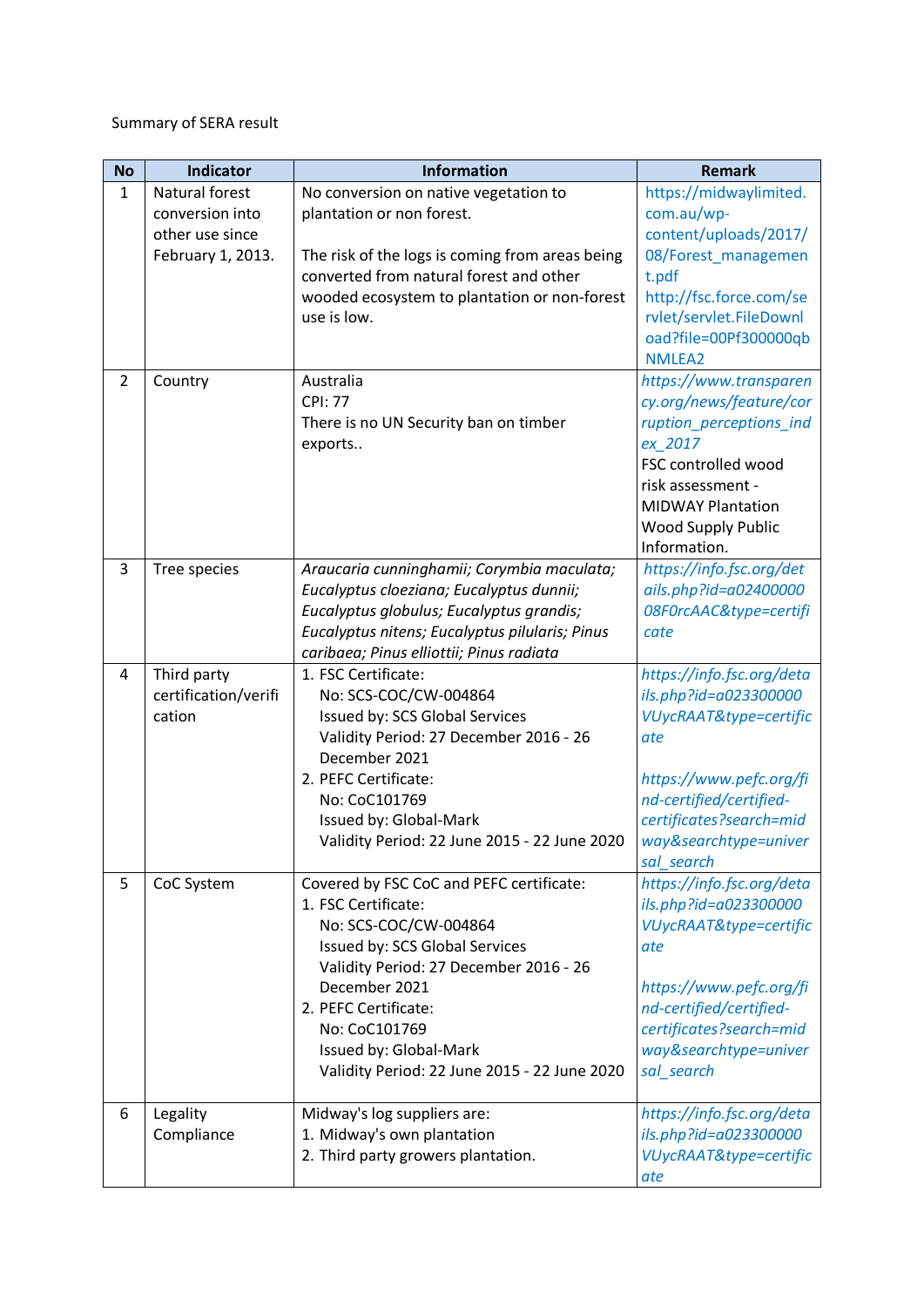| <b>No</b>      | <b>Indicator</b>                                                            | <b>Information</b>                                                                                                                                                                            | <b>Remark</b>                                                                                                        |
|----------------|-----------------------------------------------------------------------------|-----------------------------------------------------------------------------------------------------------------------------------------------------------------------------------------------|----------------------------------------------------------------------------------------------------------------------|
|                |                                                                             | For the Midway's own plantation, the legality<br>compliance has been verified in<br>PEFC/FSC/AS4708 Audit.<br>1. PEFC Certificate (AS4708): SFM101769<br>2. FSC Certificate: SCS-CW/FM-004728 | https://www.pefc.org/fi<br>nd-certified/certified-<br>certificates?search=mid<br>way&searchtype=univer<br>sal_search |
|                |                                                                             | Third party grower (in Victoria and South<br>Australia) legality has been covered in FSC<br>Controlled Wood Risk Assessment Midway -<br>Plantation Wood Supply Public Information.            | http://fsc.force.com/ser<br>vlet/servlet.FileDownloa<br>d?file=00Pf300000qbN<br>MBEA2                                |
| $\overline{7}$ | HCV/HCS<br>protection                                                       | Midway Limited (forest): The HCV/HCS<br>Protection has been covered in FSC Certificate<br>and PEFC (AS 4708) certificate.<br>Third party grower (in Victoria and South                        | https://info.fsc.org/deta<br>ils.php?id=a023300000<br>VUycRAAT&type=certific<br>ate                                  |
|                |                                                                             | Australia) legality has been covered in FSC<br>Controlled Wood Risk Assessment Midway -<br>Plantation Wood Supply Public Information.                                                         | https://www.pefc.org/fi<br>nd-certified/certified-<br>certificates?search=mid<br>way&searchtype=univer<br>sal_search |
|                |                                                                             |                                                                                                                                                                                               | http://fsc.force.com/ser<br>vlet/servlet.FileDownloa<br>d?file=00Pf300000qbN<br>MBEA2                                |
| 8              | Species protection<br>as listed within the<br><b>IUCN red list of</b>       | Midway does not use protected species in<br>their operations.                                                                                                                                 |                                                                                                                      |
|                | Critical<br>Endangered<br>Species and                                       | Midway Limited (forest): The HCV/HCS<br>Protection has been covered in FSC Certificate<br>of PEFC (AS 4708) certificate.                                                                      |                                                                                                                      |
|                | Convension on<br>International<br>Trade in<br>Endangered<br>Species (CITES) | Third party grower (in Victoria and South<br>Australia) legality has been covered in FSC<br>Controlled Wood Risk Assessment Midway -<br>Plantation Wood Supply Public Information.            |                                                                                                                      |
| 9              | <b>Traditional and</b><br>Civil Right                                       | There is no issue related to traditional and civil<br>rights. Midway Limited (forest): The HCV/HCS<br>Protection has been covered in FSC Certificate<br>of PEFC (AS 4708) certificate.        |                                                                                                                      |
|                |                                                                             | Third party grower (in Victoria and South<br>Australia) legality has been covered in FSC<br>Controlled Wood Risk Assessment Midway -<br>Plantation Wood Supply Public Information.            |                                                                                                                      |
| 10             | Compliance to ILO<br><b>Core Convension</b>                                 | Covered by FSC CoC and PEFC certificate:<br>1. FSC Certificate:<br>No: SCS-COC/CW-004864<br>Issued by: SCS Global Services                                                                    | https://info.fsc.org/deta<br>ils.php?id=a023300000<br>VUycRAAT&type=certific<br>ate                                  |